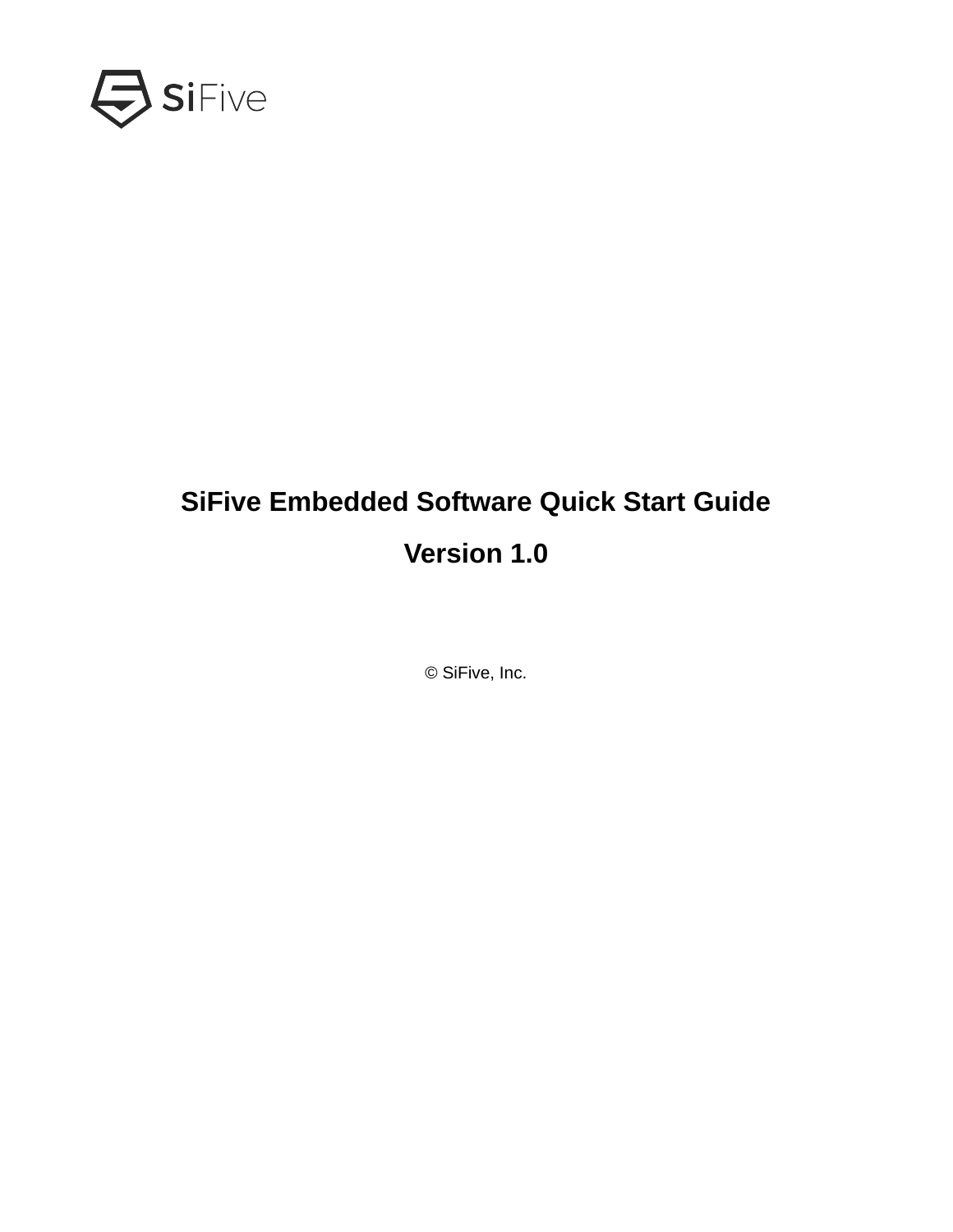# **SiFive Embedded Software Quick Start Guide**

## **Proprietary Notice**

Copyright © 2021, SiFive Inc. All rights reserved.

Information in this document is provided "as is," with all faults.

SiFive expressly disclaims all warranties, representations, and conditions of any kind, whether express or implied, including, but not limited to, the implied warranties or conditions of merchantability, fitness for a particular purpose and non-infringement.

SiFive does not assume any liability rising out of the application or use of any product or circuit, and specifically disclaims any and all liability, including without limitation indirect, incidental, special, exemplary, or consequential damages.

SiFive reserves the right to make changes without further notice to any products herein.

## **Release Information**

| <b>Version</b> | Date        | <b>Changes</b>               |
|----------------|-------------|------------------------------|
| ⊥.∪            | Feb 5, 2021 | Initial release<br>$\bullet$ |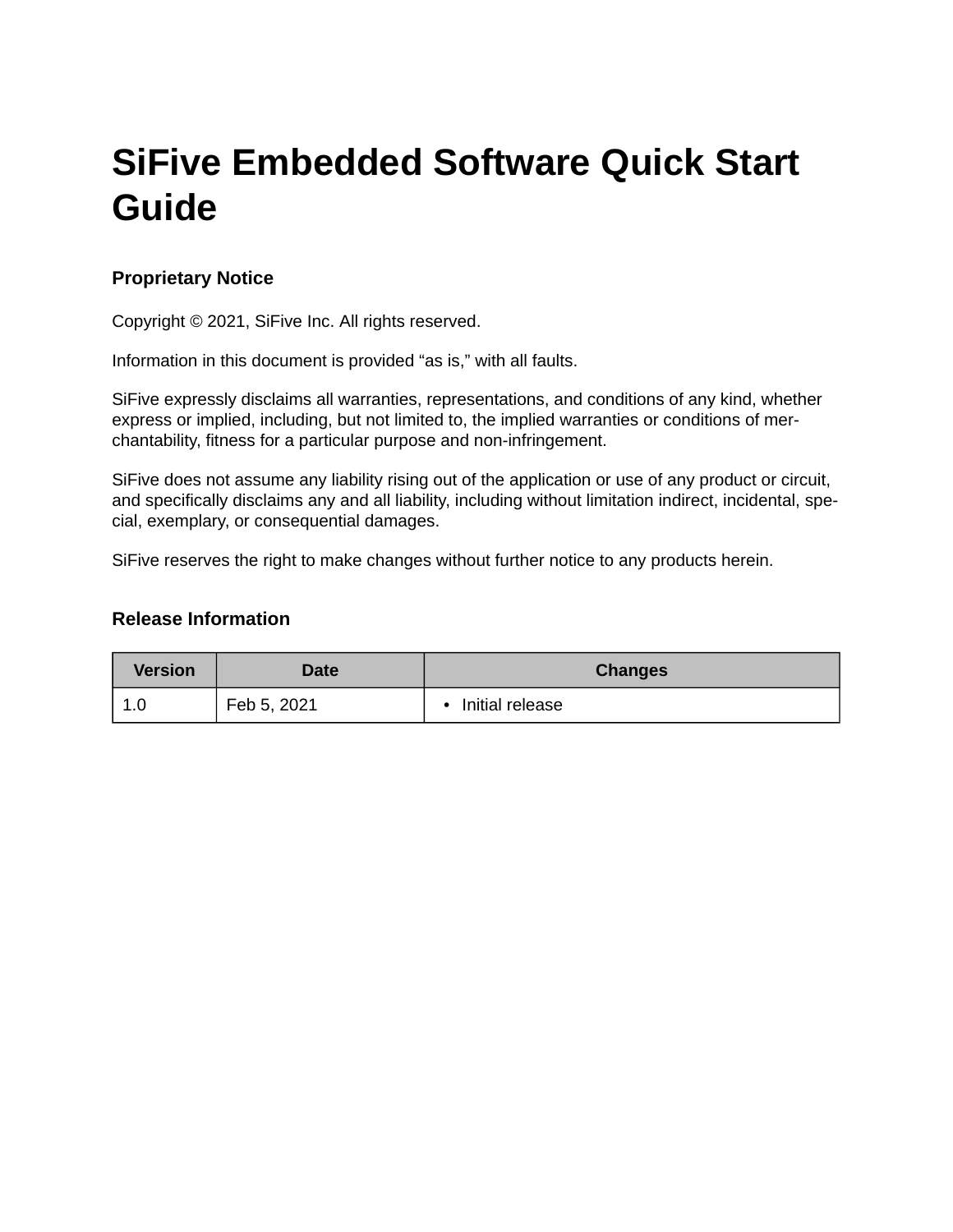# **Contents**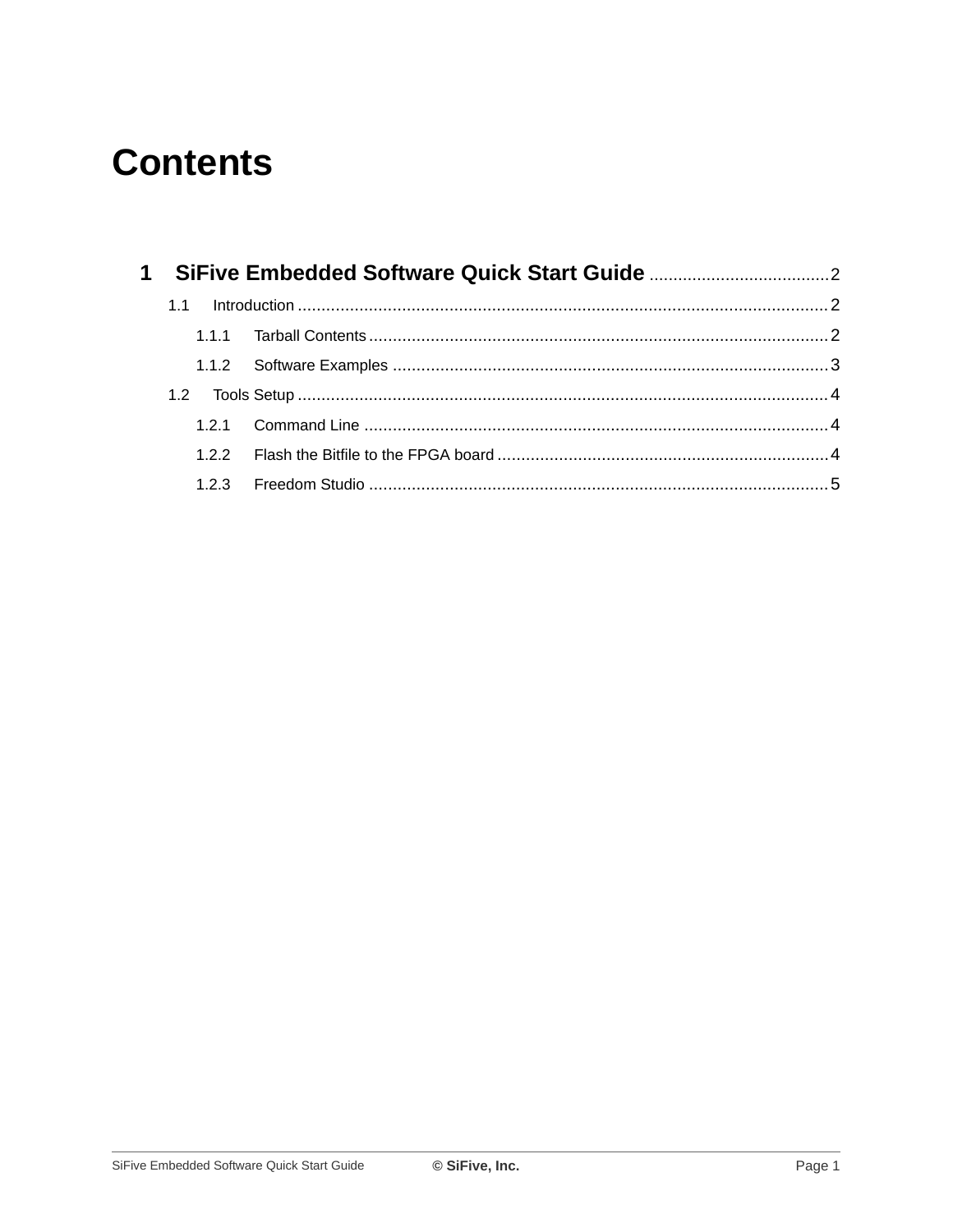<span id="page-3-0"></span>**[1](#page-3-0)**

# **[SiFive Embedded Software Quick Start](#page-3-0) Guide**

# <span id="page-3-1"></span>**[1.1 Introduction](#page-3-1)**

All designs generated by SiFive are delivered in a Core IP deliverable that contains the Verilog RTL, simulation testbench, documentation, custom board support package (BSP), and several software examples. This document describes how to begin software development on any SiFive custom core.

# <span id="page-3-2"></span>**[1.1.1 Tarball Contents](#page-3-2)**

The IP tarball has a sifive\_coreip root directory with the following contents:

- Verilog
- Testbench
- Documentation
- Software repo named freedom-e-sdk containing a custom BSP that includes:
	- Unique header files, linker scripts, makefiles, and debug configuration files
- Software repository with several examples
- FPGA bitstream for the Arty A7-100T or Xilinx VCU118 FPGA development boards

To extract the IP tarball, simply download the tarball to your workspace and type:

% tar xvf ipdelivery.tar.gz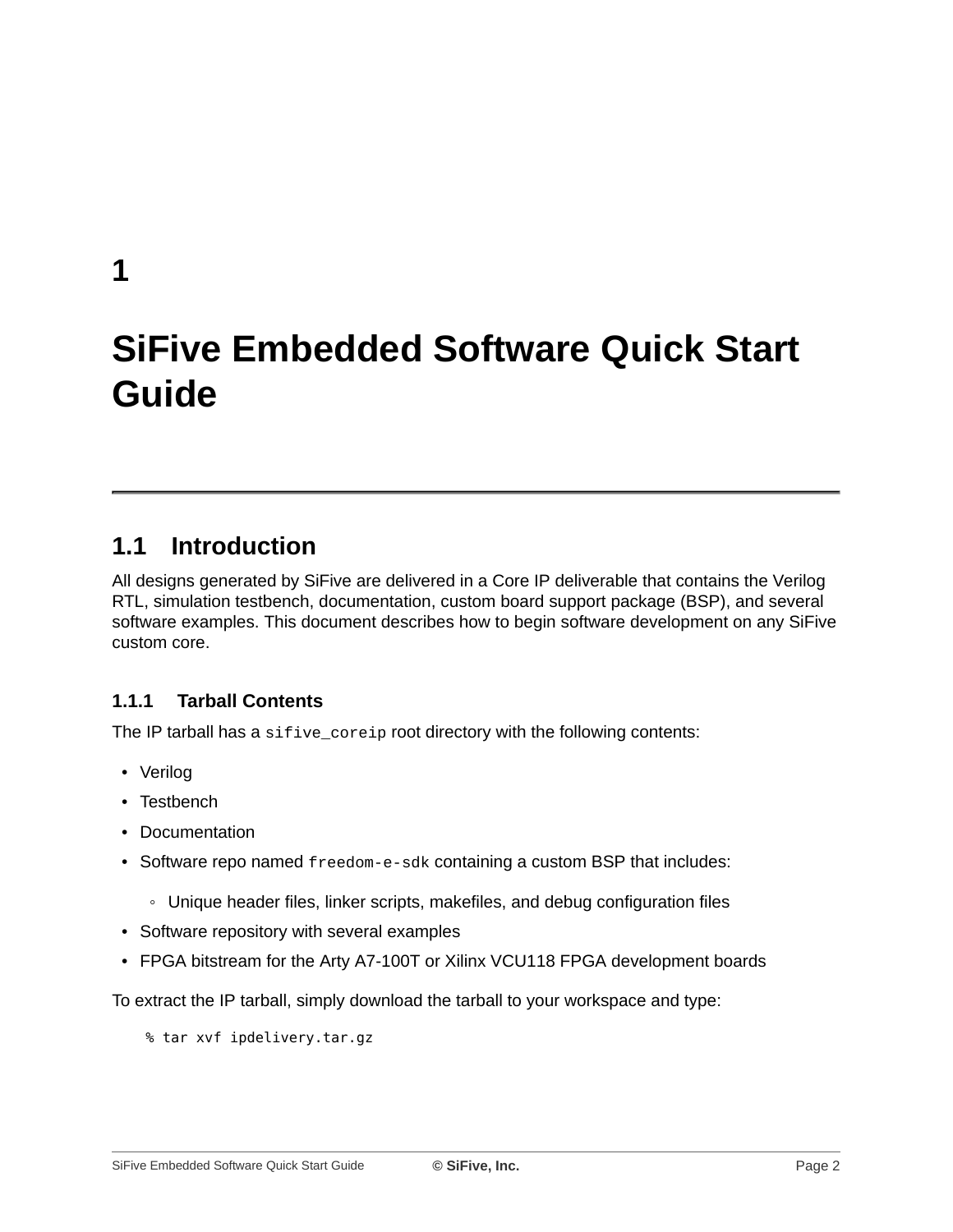## <span id="page-4-0"></span>**[1.1.2 Software Examples](#page-4-0)**

Many software examples are pre-compiled and included in the IP deliverable tarball package in a .hex file format, located in the freedom-e-sdk/software/<software-example>/release path. The .hex file can be run in RTL simulation without having to build any software.

The release build option has optimizations for size and speed and is typically the build option used for simulation, while the debug build option uses fewer optimizations and includes debug symbols.

### <span id="page-4-1"></span>**[Boot Flow](#page-4-1)**

All of the software examples within the freedom-e-sdk repo follow the same boot path, provided by the freedom-metal library.

- Entry point is \_enter, located in freedom-e-sdk/freedom-metal/src/entry.S
- Entry calls \_start in freedom-e-sdk/freedom-metal/gloss/crt0.s
- Then, main() is called, unless:
	- There is a C-function named secondary\_main(), which overrides the secondary\_main in crt0.s.

This provides a method on multi-hart designs to redirect different harts to different parts of the software application. Refer to the freedom-e-sdk/software/multicore-hello example for more detail.

### <span id="page-4-2"></span>**[RTL Simulation](#page-4-2)**

To run a pre-built .hex file using Synopsys VCS for example, simply navigate to the IP tarball root folder and type:

% make hello.vcs.out

Consult the User Guide for more information on RTL simulation options, including Cadence Xcelium, SystemC (Verilator), and others.

### <span id="page-4-3"></span>**[FPGA Emulation](#page-4-3)**

To run on an FPGA evaluation platform, like the Arty A7-100T ([https://www.xilinx.com/products/](https://www.xilinx.com/products/boards-and-kits/1-w51quh.html) [boards-and-kits/1-w51quh.html](https://www.xilinx.com/products/boards-and-kits/1-w51quh.html)) or the [Xilinx VCU118](https://www.xilinx.com/products/boards-and-kits/vcu118.html) platform, an .elf file is needed which requires the proper software tools to build the examples.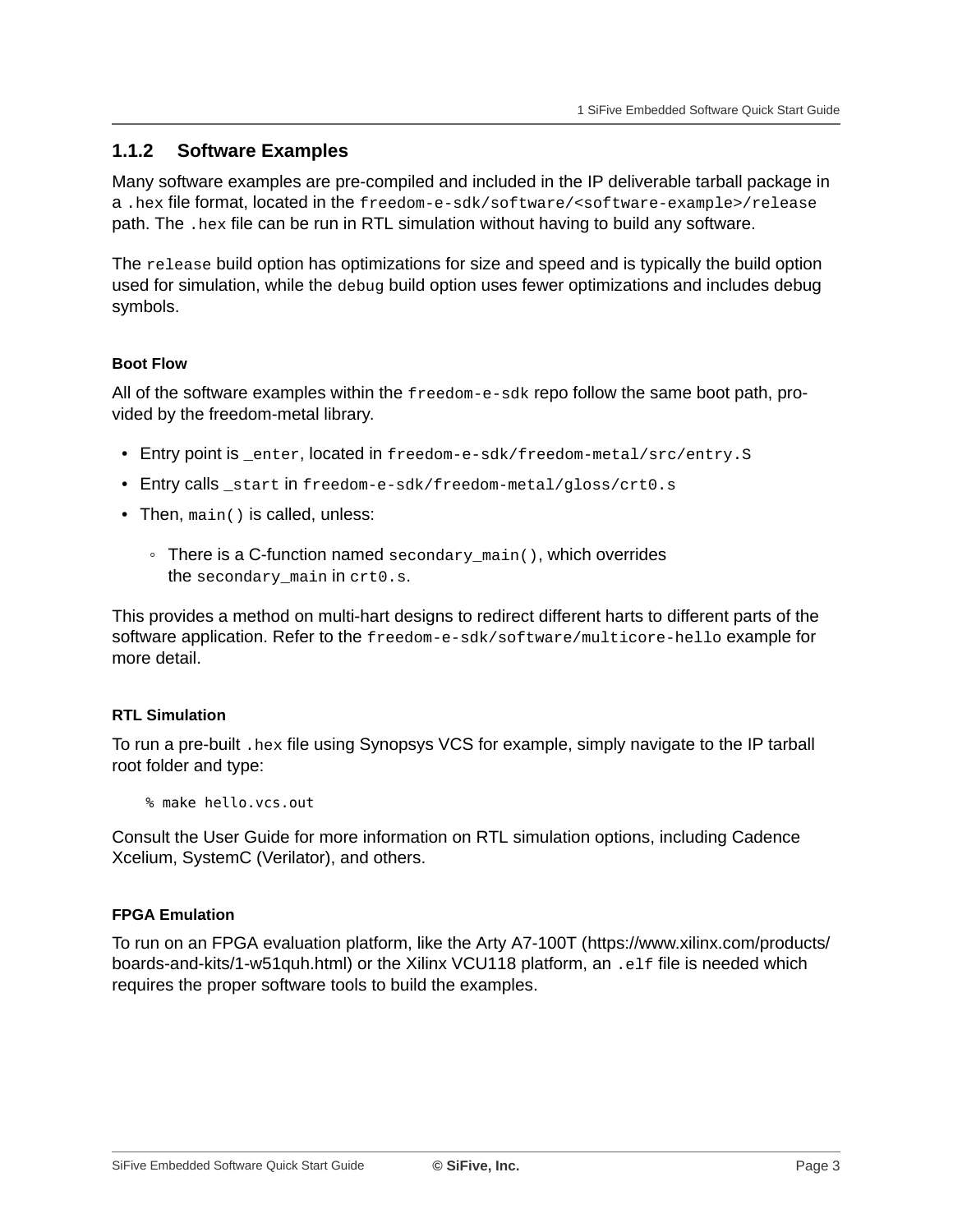# <span id="page-5-0"></span>**[1.2 Tools Setup](#page-5-0)**

Users have the option to select command line build and debug, or use the Freedom Studio Eclipse integrated debug environment (IDE) for software development.

## <span id="page-5-1"></span>**[1.2.1 Command Line](#page-5-1)**

To build on the command line, add the following tools to your \$PATH, which are available at [https://www.sifive.com/software.](https://www.sifive.com/software)

- GNU Embedded Toolchain (Compiler, Linker, Debugger)
- OpenOCD (Remote GNU Debugger Server for Olimex debug hardware)

To program the Arty A7-100T FPGA platform from the command line, download the xc3sprog utility, available at [https://github.com/sifive/freedom-tools/releases.](https://github.com/sifive/freedom-tools/releases) This also should be added to your system \$PATH.

## <span id="page-5-2"></span>**[1.2.2 Flash the Bitfile to the FPGA board](#page-5-2)**

To program the Arty A7-100T board from the command line:

```
% xc3sprog -c nexys4 <tarball-path>/arty_a7_100t-sifive/design-arty.bit
```
To program the .mcs file, use Freedom Studio or Vivado.

### <span id="page-5-3"></span>**[Command Line Build](#page-5-3)**

Navigate to the freedom-e-sdk path in your IP tarball to build your software example:

```
% cd /path/to/sifive_coreip/freedom-e-sdk
```
% make PROGRAM=hello TARGET=design-arty CONFIGURATION=release software

The PROGRAM parameter specifies the software example and the TARGET parameter determines which BSP is used. For RTL simulation, use CONFIGURATION=release to optimize for size (using compiler option -Os), and TARGET=design-rtl. To debug an application on the Arty A7-100T FPGA board, use CONFIGURATION=debug (using compiler options -O0 and -g), and TARGET=design-arty. The release.mk and debug.mk files can be edited directly to change the compiler optimizations.

Type make help to see all build and debug options.

To generate a new software project in a different workspace:

```
% make PROGRAM=return-pass TARGET=design-arty \
STANDALONE_DEST=/path/to/desired/location standalone
```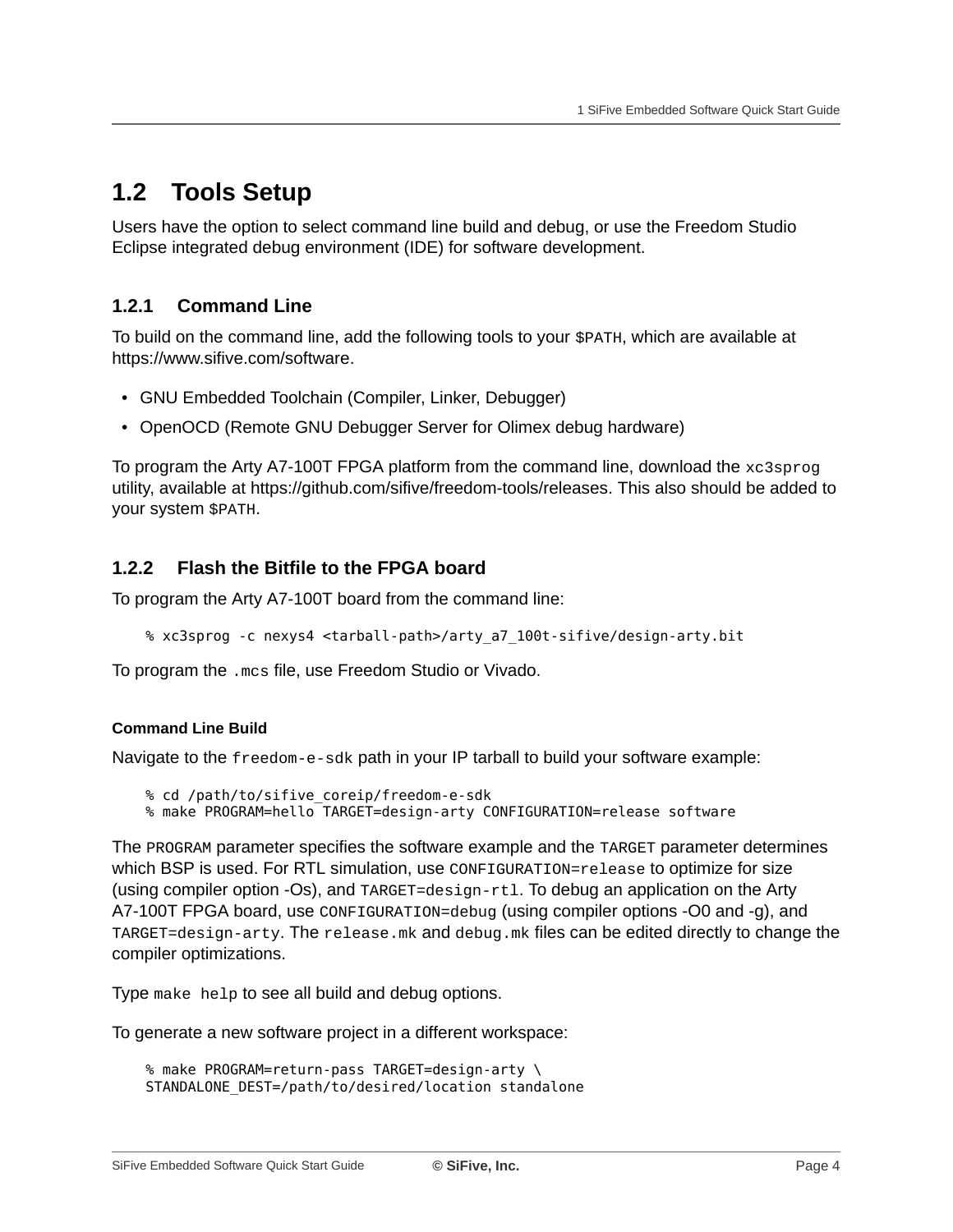#### <span id="page-6-1"></span>**[Command Line Debug](#page-6-1)**

To upload and begin debugging a software example on the command line:

% make PROGRAM=hello TARGET=design-arty upload % make PROGRAM=hello TARGET=design-arty debug

This will take you to a gdb command prompt that allows full debug control. Some example GDB commands:

(gdb) load (gdb) b main (gdb) cont (gdb) list (gdb) n (gdb) s

### <span id="page-6-0"></span>**[1.2.3 Freedom Studio](#page-6-0)**

The Freedom Studio integrated debug environment (IDE) contains all the tools needed to compile and debug new software examples. Freedom Studio is also available at [https://www.sifive.com/software.](https://www.sifive.com/software) To launch Freedom Studio:

- **Windows**: Unzip the package and launch FreedomStudio from the root folder. No installer is needed. Make sure there are no spaces in your pathname.
- **macOS**: Double click the \*.tar.gz file and optionally move FreedomStudio to the Applications folder.
- **Linux**: Extract the package and launch the FreedomStudio binary.

There is a built-in wizard that walks through programming a bit file, creating a software example, and launching a debug session. To select this option, use the **Create a new IP Project from IP Deliverable** from the **SiFive Tools** menu. This process will import the compressed IP tarball into the Freedom Studio workspace and walk through all of the steps automatically. The next sections describe each of these options individually.

### <span id="page-6-2"></span>**[Flash the Bitfile to the FPGA board](#page-6-2)**

To flash an .mcs or .bit file to the Arty A7-100T FPGA board, navigate to the **SiFive Tools** menu and select **Program FPGA image to target…**, or select the square chip icon with the letter "A" from the toolbar.

Browse for the file in your IP tarball, located in the arty\_a7\_100t-sifive path. The .bit file programs directly to the on-board FPGA, but needs to be reprogrammed if power is removed from the board. This is a good option if multiple different designs are being evaluated on the same board.